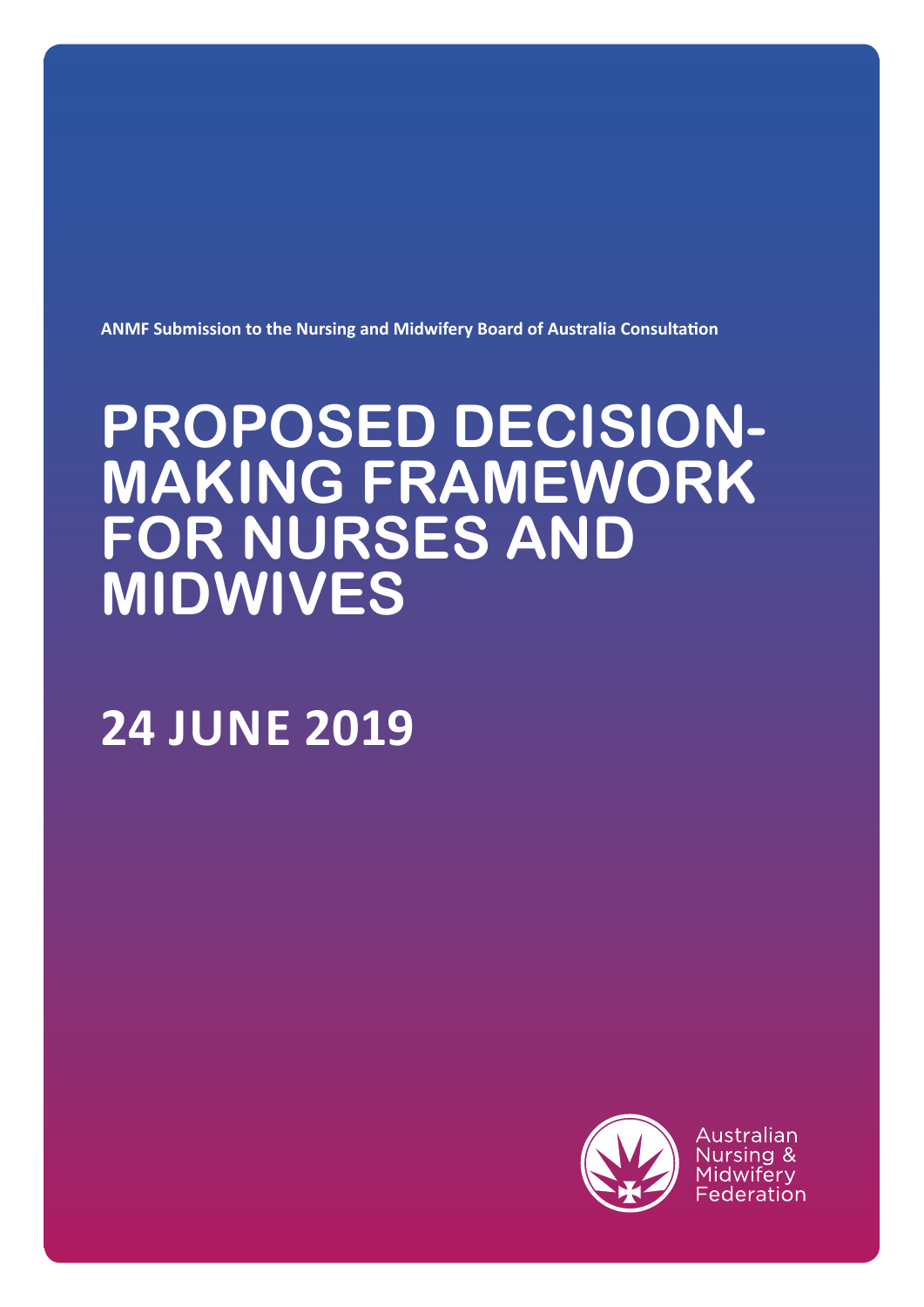

Australian Nursing and Midwifery Federation / **NMBA Decision-making framework for nurses and midwives**

**Annie Butler Federal Secretary**

**Lori-anne Sharp Assistant Federal Secretary**

**Australian Nursing and Midwifery Federation Level 1, 365 Queen Street, Melbourne VIC 3000 T: 03 9602 8500 F: 03 9602 8567 E: anmffederal@anmf.org.au W: www.anmf.org.au**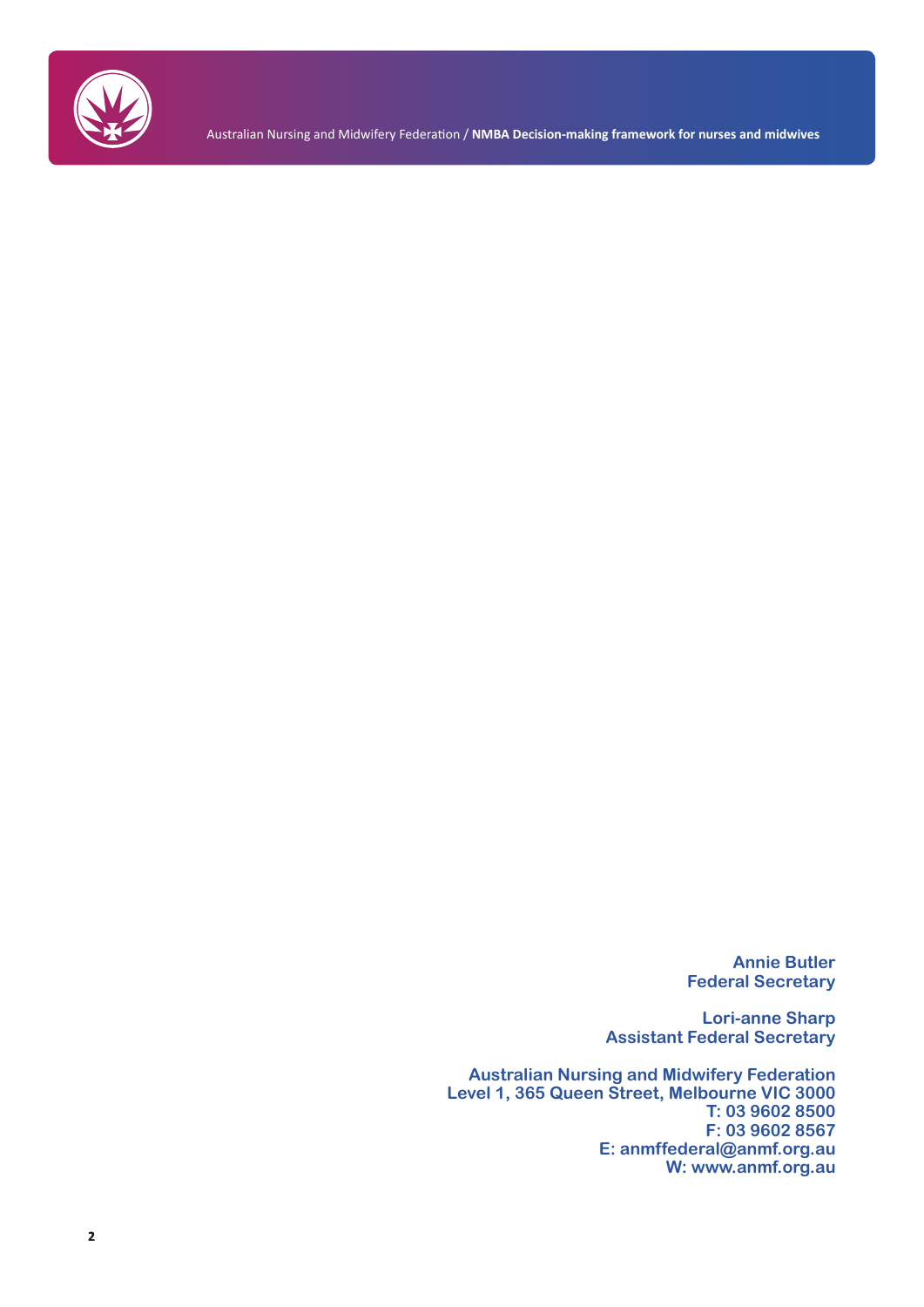

## **INTRODUCTION**

The Australian Nursing and Midwifery Federation (ANMF) is Australia's largest national union and professional nursing and midwifery organisation. In collaboration with the ANMF's eight state and territory branches, we represent the professional, industrial and political interests of 275,000 nurses, midwives and carers across the country.

Our members work in the public and private health, aged care and disability sectors across a wide variety of urban, rural and remote locations. We work with them to improve their ability to deliver safe and best practice care in each and every one of these settings, fulfil their professional goals and achieve a healthy work/life balance.

Our strong and growing membership and integrated role as both a professional and industrial organisation provide us with a complete understanding of all aspects of the nursing and midwifery professions and see us uniquely placed to defend and advance our professions.

Through our work with members we aim to strengthen the contribution of nursing and midwifery to improving Australia's health and aged care systems, and the health of our national and global communities.

The Federation welcomes the opportunity to provide a response to the Nursing and Midwifery Board of Australia (NMBA) public consultation on the proposed Decision-making framework (DMF) for nurses and midwives.

In October 2018, the ANMF conducted a survey of our members regarding their understanding and use of the current DMF. Responses indicate the need for considerable work to be undertaken to improve the knowledge of, and use of this important resource.

This review will enable the NMBA to provide nurses and midwives with much needed clarity and direction in relation to their individual scope of practice. Nurses and midwives should be able to use the DMF to understand their accountability and responsibility for supervision and delegation of care when working with enrolled nurses, students of nursing, students of midwifery and with care workers.

Once this review is completed, the DMF must be a mandatory component of all undergraduate education for nurses and midwives. It is imperative that the NMBA provides the current workforce of nurses and midwives with comprehensive education regarding use of the DMF so that it can be effectively embedded into daily practice.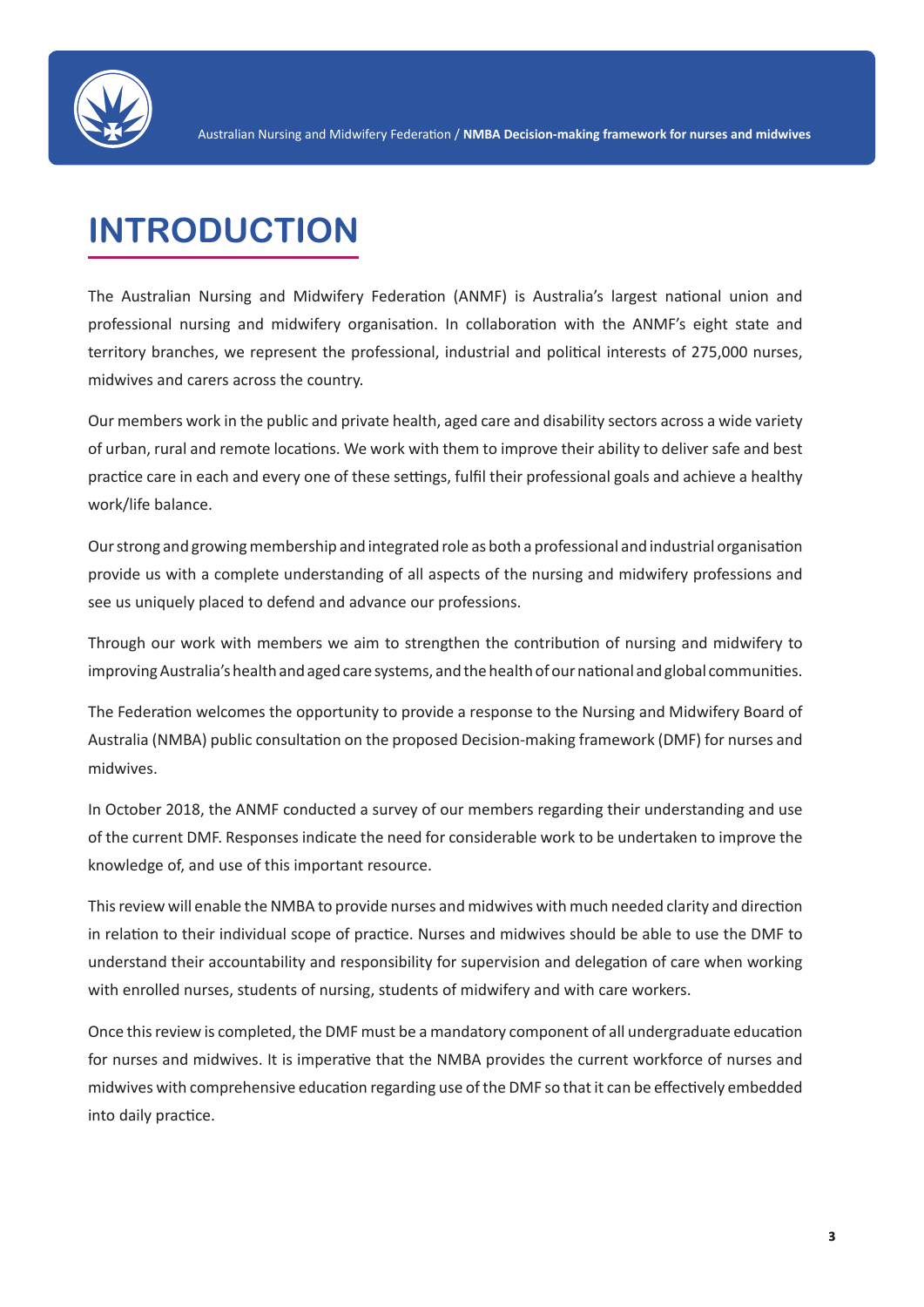

## **QUESTIONS FOR FEEDBACK**

## **1. Is the proposed DMF more helpful, clear and usable in practice when compared to the national framework?**

The proposed DMF is an improvement on the existing documentation and guidance. However, as detailed further in our response, there are areas of ambiguity and some sections that lack clarity. The ANMF support the proposed DMF, contingent on acceptance of the changes requested.

#### Suggested amendments

#### PAGE 2

The first sentence of the last paragraph under 'Background' should be amended to "The DMF establishes a foundation for decision-making that is based on competence and the provision of quality care."

Another useful dot point would be to include skills and scope of practice of self and others. The language used regarding the requirements of the National Law needs to be strengthened, specifying that registered nurses and midwives cannot delegate clinical care to health workers, as they do not have the education, skills, or accountability to perform the tasks. See also our response to question 10 detailing the feedback and comments of our surveyed members regarding their familiarity and use of the DMFs.

#### PAGE 4

Point 6 should include evidence as a contributor to changes in practice. The final line in point 6 concerns the ANMF, as employers (who are not professionally qualified and registered nurse or midwife managers, for example) ought not be delegating practice to, nor accepting delegation from nurses or midwives.

## **2. Does the proposed DMF adequately include the person/woman receiving care in the decision-making?**

The proposed framework has consistently centred the person or woman receiving care in the decision-making process.

## **3. Does the 'Guide to delegation decisions' within the proposed DMF clearly identify the delegation roles and responsibilities of the registered nurse and midwife?**

For the most part the proposed DMF has articulated the ultimate responsibility of delegated actions, that delegatory authority rests with the registered nurse or midwife (and actions cannot be re-delegated to a third person without consultation and approval by the delegator), and the requirements and attributes of the person being delegated to.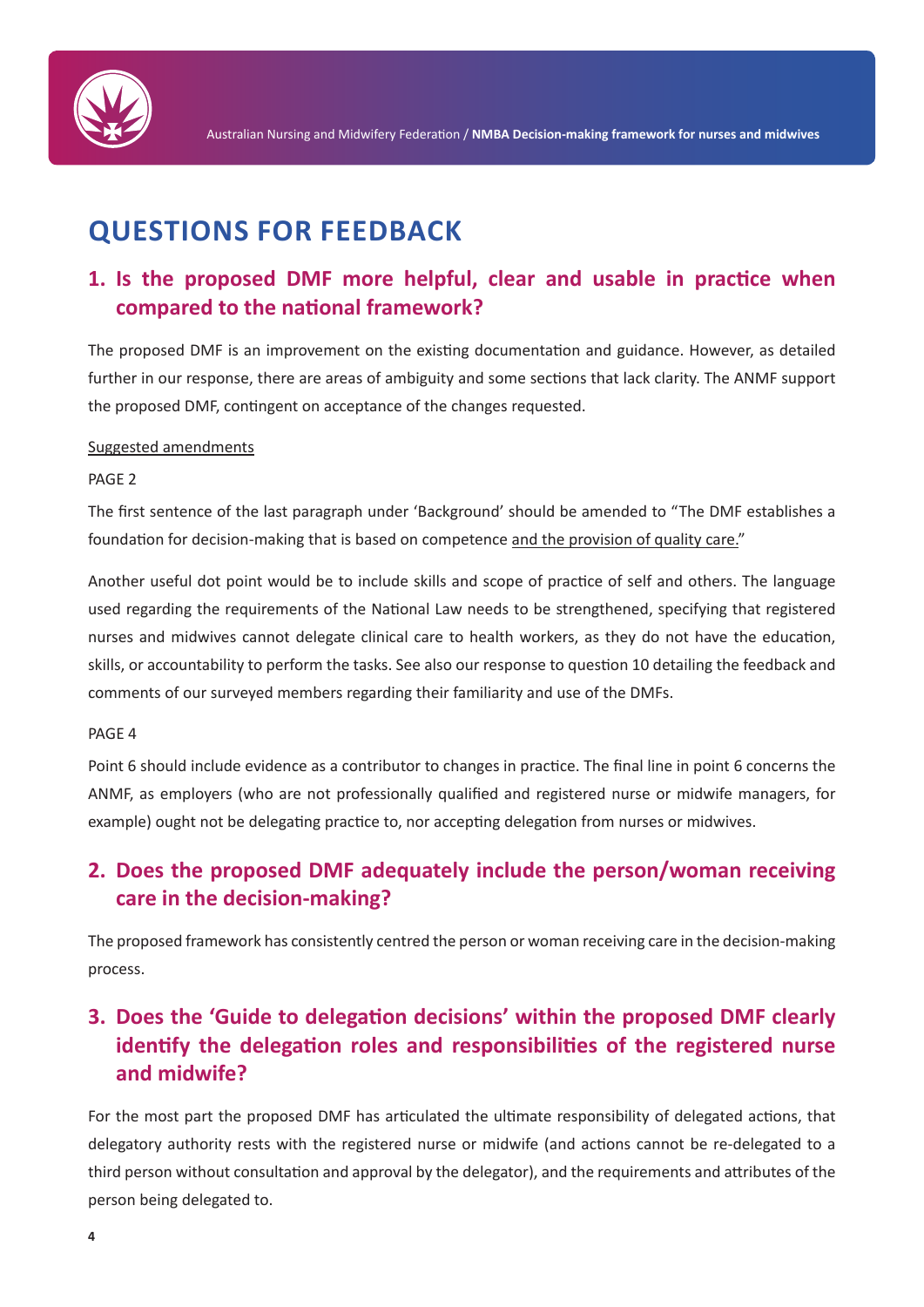

#### Suggested amendments

#### PAGE 9

We draw attention to the references, in paragraphs 1 and 2, of delegation to "another member of the healthcare team from a different discipline". While we agree that there is overlap in scope of practice between different members of the health care team in regards to some specific tasks, it is the position of the ANMF that nursing and midwifery care may only be performed by nurses and midwives respectively.

As discussed below, there are some sections where these delegation roles and responsibilities are not made clear, and require additional or alternate wording (as suggested by the ANMF). In addition, as detailed in our response to question 10, a tool is only of use if its target audience is aware of it, and knows how to use it. A study of our members demonstrated that there are currently significant knowledge gaps amongst registered nurses, enrolled nurses and midwives about the national framework and flow charts. If the proposed model is accepted, the NMBA has considerable work to do to improve workforce knowledge and capacity regarding understanding and use of the framework.

### **4. Does the 'Guide to delegation decisions' within the proposed DMF clearly define the relationship and responsibilities of the enrolled nurse?**

The ANMF considers that the relationship and responsibilities of the enrolled nurse are, for the most part, well-articulated in the proposed revision of the DMF, which explains the duties and responsibilities of both parties in the in acts of delegation of nursing activities to the enrolled nurse.

#### Suggested amendments

However, we do seek some amendments for this component of the framework, as follows:

PAGE 9

- While we appreciate that the opening sentence of the guide to delegation decisions is written with the intent of placing nursing and midwifery decisions around delegation within a broader health context, the inclusion of the term "multidisciplinary healthcare team" creates potential confusion regarding other healthcare practitioners delegating elements of their practice to nurses and midwives, and to the misunderstanding that nursing and midwifery care can be performed by non-nurses and non-midwives.
- Similarly, the use of "another health practitioner" at the end of the third paragraph does not detail that supervision for delegated care cannot be replaced or substituted by other people additional to nurses, midwives, and other health practitioners.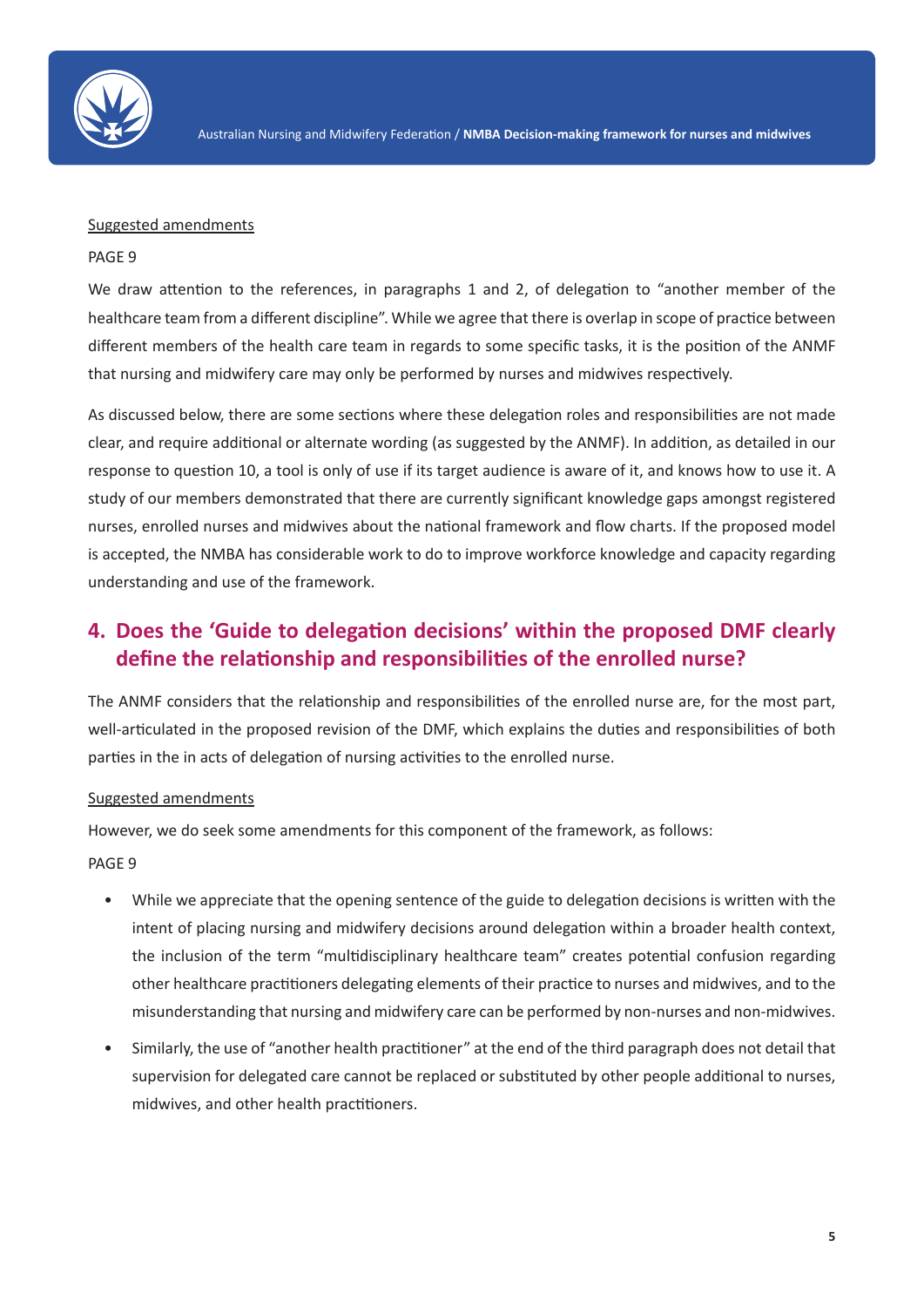

- Paragraph 5 discusses the difference between delegation and allocation or assignment this is an important distinction, and misunderstanding how the two differ has the potential for people to assume or delegate without sufficient thought or care. For this reason, a definition of what allocation/ assignment is, and is not, should be included in the glossary.
- The concepts in paragraph 6 are also highly important, but not particularly well worded here. The ANMF seeks improved clarity, and suggests:
- "The registered nurse or midwife retains accountability for supervision, performance, and evaluation of the delegated action. This means that a person cannot themselves re-delegate an action or care, but must consult with the registered nurse or midwife, who then begins the delegation process anew. This is the case unless the second person has gained autonomous authority to perform the activity themselves, and any delegation by them meets all the requirements for the original delegation. This means, for example, that an enrolled nurse cannot re-delegate an activity to a registered nurse, even if the EN has considerable experience and the RN is a novice."
- Paragraph 7 would benefit from the addition of the sentence "Supervision of any activities delegated to a student nurse or student midwife must be performed by a registered nurse or midwife, respectively."
- The information in paragraph 8 is extraordinarily important and should be emphasised throughout the guide.

#### PAGE 11

- We note that a subtle but problematic shift in terminology has occurred, whereby unambiguous references in the current DMF to 'non-nurse' and 'non-midwife' have been changed to 'health worker'. The ANMF does not support this change in terminology, as there are members of the team (e.g. patient care workers, however titled) who are not categorised as health workers.
- Please add "or student" to references to health workers throughout delegation phase 4 and associated actions, as they may be delegated to but are not health workers.
- The final paragraph discusses documentation and an evaluation process for all delegated decisions. It is the position of the ANMF that there is an absence of substantial evidence that this step is useful or necessary. This is an unrealistic and unreasonable component that will not be adhered to, as delegation decisions are made multiple times by many nurses and midwives most days. Instead, we suggest this aspect only apply to *significant* delegation decisions, determined based on the clinical importance of the delegated action (factoring in the action and the condition of the person receiving care).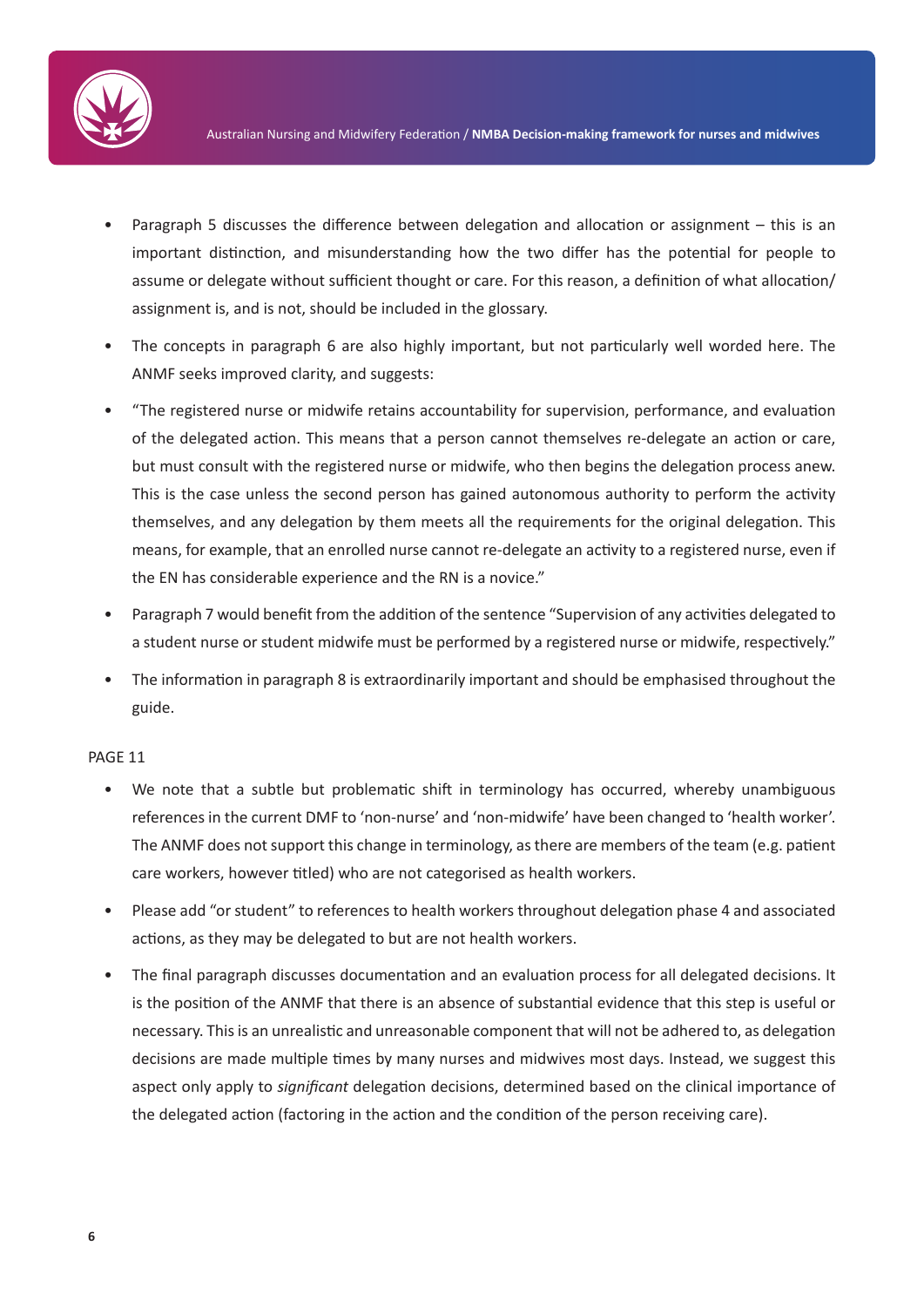

## **5. Does the 'Guide to nursing practice decisions' within the proposed DMF provide clear direction when making decisions about nursing practice?**

The proposed DMF offers a summary of the processes and considerations required when making clinical care decisions, rather than genuine guidance.

#### Suggested amendments

#### PAGE 5

Adding "in a safe manner" to statement 1 of the guide would more closely align the framework with best practice. We are pleased with the concept and description of the first action relating to this statement. Please precede "professional standards" with "nursing" in action two of statement two on this page.

We have a number of concerns regarding the third statement and corresponding actions, specifically:

- Reference to employer-driven extension of practice there is no reference to safety, clinical risk, or the need for evidence to support these changes, which have significant industrial and professional implications for our members, beginning with the need for consultation and (potentially) a need for further individual education and support.
- A group of expert, experienced staff had difficulty consistently and coherently interpreting action 1, "the activity is within the current contemporary scope of nursing practice and the standards for practice would support the nurse performing the activity." This action directly contradicts the statement made immediately prior in the stem. We have therefore formed the position that clinicians, who may be referring to the framework in times of exigency, would likely have greater difficulty understanding the intent of this sentence.
- The phrase 'accepted contemporary scope of nursing practice,' potentially signposts out-of-scope practice by nurses believing that (having utilised the framework) they are acting in an NMBA-approved manner.
- 'certifications" (action 3 of statement 3) are not defined in the glossary, and are not universally applicable; the ANMF request this be replaced with "qualifications".
- Action 4 of point 3 allows assessment of a potential delegatee's competence to be performed by a health professional or provider *"who may be a more experienced/qualified nurse"* (emphasis added). This is not acceptable to the ANMF, as it is registrants within the profession who determine nursing competence, not other health professionals or providers. This language may facilitate non-registrants (e.g. aged care providers, who are under no obligation to have any health care knowledge, far less registration) to determine nurse competence.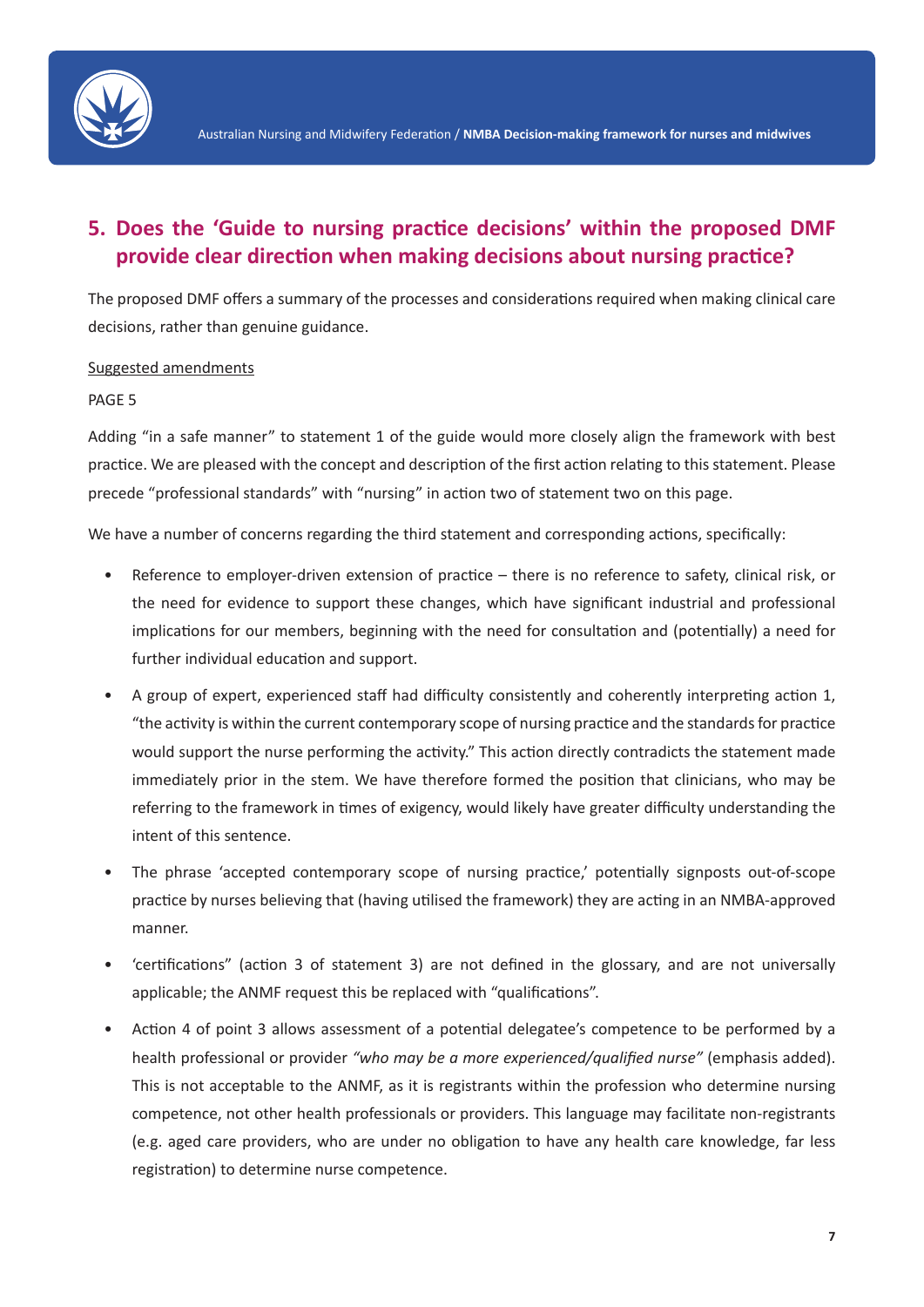

#### PAGE 9

We draw attention to the references, in paragraphs 1 and 2, of delegation to "another member of the healthcare team from a different discipline." While we agree that there may be overlap in scope of practice between different members of the health care team in regards to some specific tasks, it is the position of the ANMF that nursing and midwifery care may only be performed by nurses and midwives respectively. As the DMF is intended as a guidance for nurses and/or midwives, it is our view that it should be emphasised here that such a circumstance is more the exception than the rule

### **6. Does the 'Guide to midwifery practice decisions' within the proposed DMF provide clear direction when making decisions about midwifery practice?**

The DMF offers a summary of the processes and considerations required when making clinical care decisions, rather than a guide. The addition of examples to the guide of the DMF in practice would increase both its usability and helpfulness, by illustrating how the principles of clinical decision making translate into practice.

#### Suggested amendments

#### PAGE 7

Adding "in a safe manner" to statement 1 of the guide would more closely align the framework with best practice. We are pleased with the concept and description of the first action relating to this statement. Please precede "professional standards" with "midwifery" in action two of statement two on this page.

We have a number of concerns regarding the third statement and corresponding actions, specifically:

- Reference to employer-driven extension of practice there is no reference to safety, clinical risk, or the need for evidence to support these changes, which have significant industrial and professional implications for our members, beginning with the need for consultation and (potentially) a need for further individual education and support.
- A group of expert, experienced staff had difficulty consistently and coherently interpreting action 1, "the activity is within the current contemporary scope of midwifery practice and the standards for practice would support the midwife performing the activity." This action directly contradicts the statement made immediately prior in the stem. We have therefore formed the position that clinicians, who may be referring to the framework in times of exigency, would likely have greater difficulty understanding the intent of this sentence.
- The phrase 'accepted contemporary scope of midwifery practice,' potentially signposts out-of-scope practice by midwives believing that (having utilised the framework) they are acting in an NMBAapproved manner.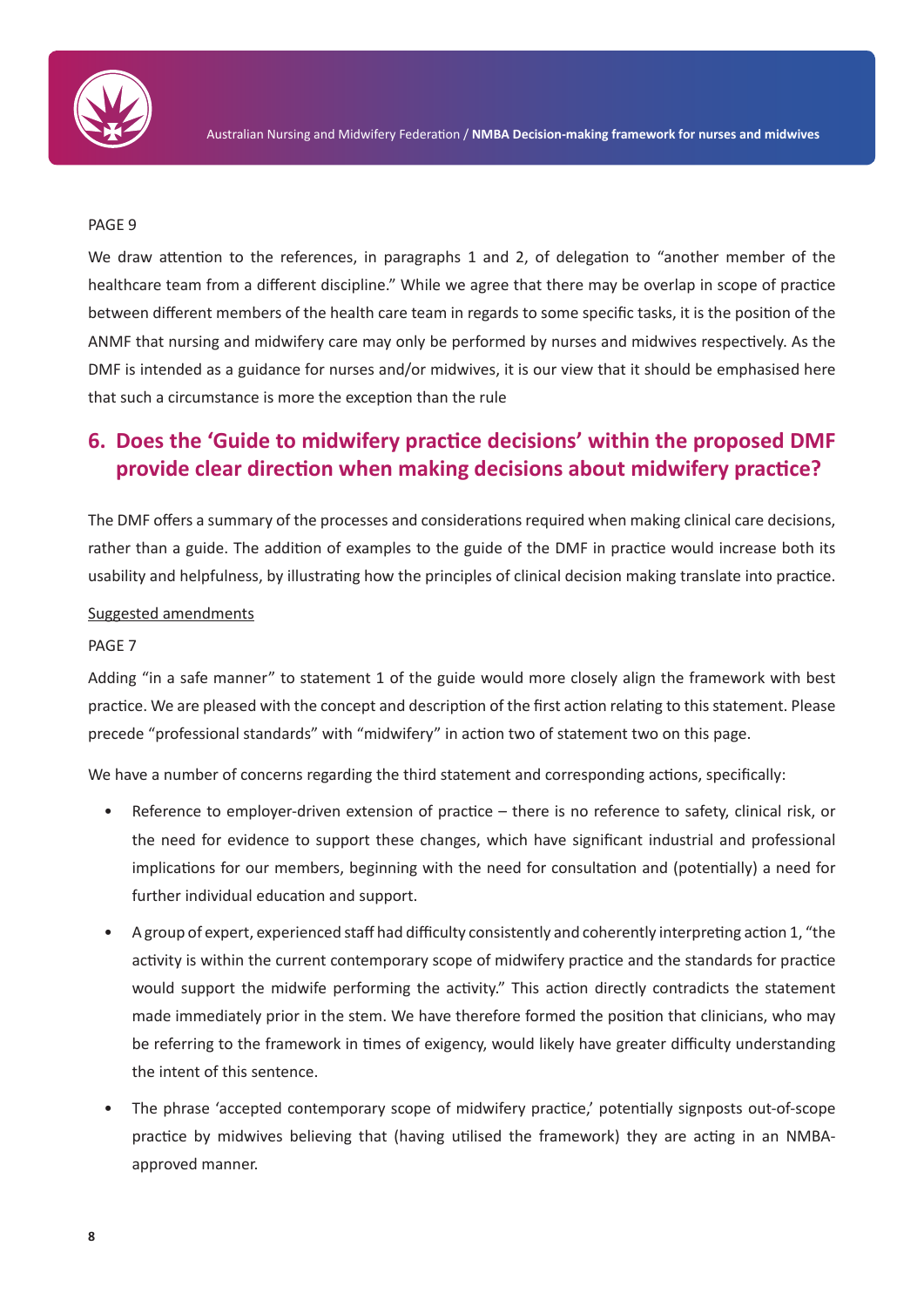

- 'certifications" (action 3 of statement 3) are not defined in the glossary, and are not universally applicable; the ANMF request this be replaced with "qualifications".
- Action 4 of point 3 allows assessment of a potential delegatee's competence to be performed by a health professional or provider *"who may be a more experienced/qualified midwife"* (emphasis added). This is not acceptable to the ANMF, as it is registrants within the profession who determine midwifery competence, not other health professionals or providers. This language may facilitate non-registrants to determine midwife competence.

#### PAGE 11

Two considerations have been removed from action 4: that there be consensus in the profession regarding non-nurse or non-midwife performance of the activity under consideration, and that the competence of a non-nurse or non-midwife be assessed by a nurse or midwife (respectively) as part of the decision-making process. The ANMF is not supportive of the removal of these components, as this hands over assessment of the non-nurse or non-midwife's competence and capacity to perform a delegated activity to another health professional or a provider, without the requirement that they be a nurse or midwife. As final accountability for delegation rests with the nurse or midwife, all aspects of the decision-making process must be made be a nurse or midwife (respectively).

## **7. Is the proposed** *Decision-making framework: summary for nurses* **more helpful, clear and usable in practice compared to the current nursing practice summary guide?**

Yes, provided the gaps identified are addressed:

#### *Identify need/benefit*

• Add "parent, or designated health decision maker" to point 2 regarding consent

*Reflect on scope of practice and midwifery standards*

• Add "is this evidence-based best practice."

#### *Consider context of practice/governance/identification of risk*

• Part two of point 1 refers to students' education facilities – their policies will not necessarily be known by the nurse making decisions around delegation, making them reliant on the student's knowledge for confirmation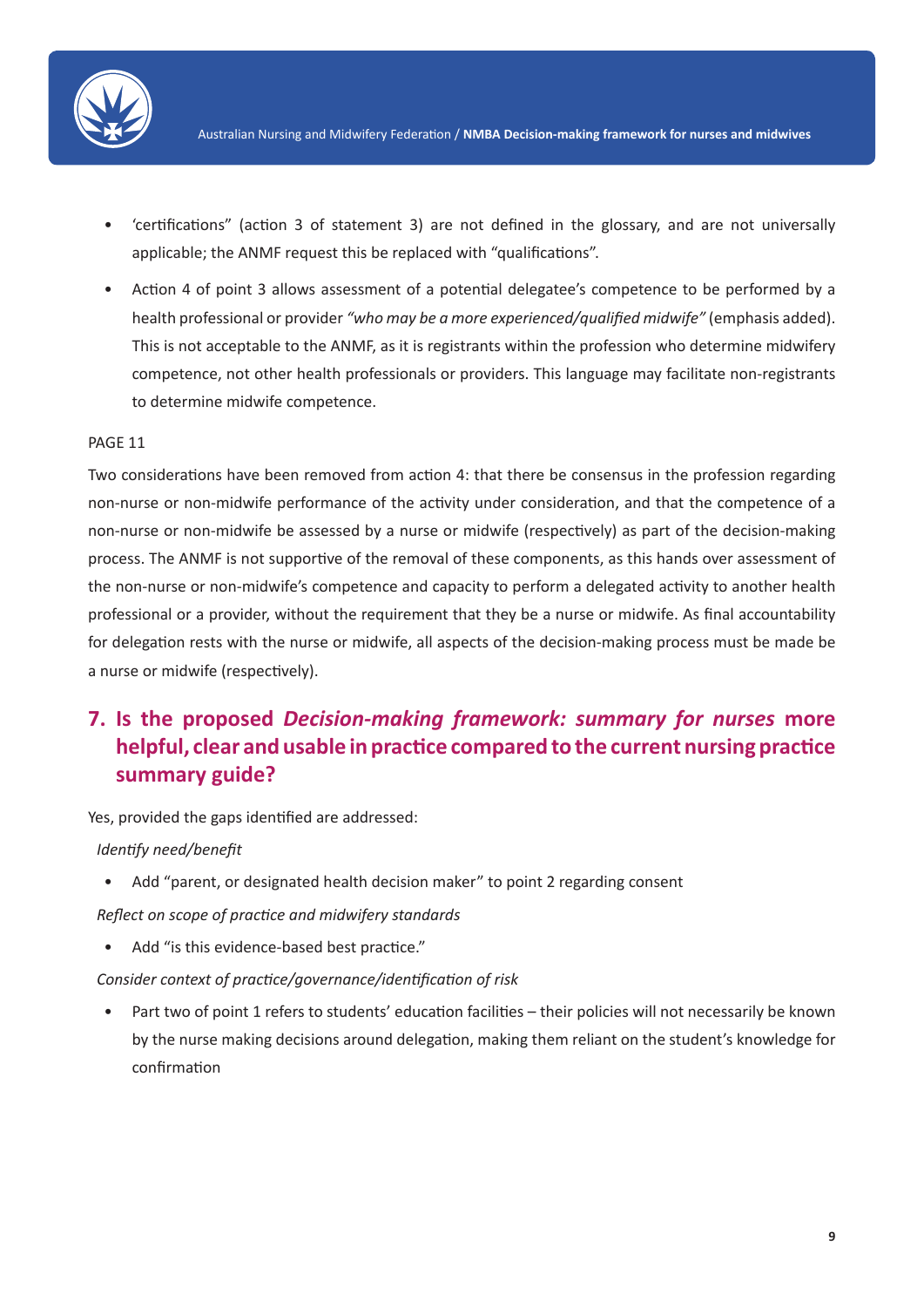

*Select appropriate, competent person to perform activities*

- Define "autonomous" (as used here) in the glossary
- Change the language at point 1 of from "health workers" to "health workers and other non-nurse health practitioners"
- Move "is the person competent and confident in performing the activity and accepting the delegation" to the last point, as the other questions need to be answered before the potential delegator can make the decision to delegate

*Yes actions*

• Add "provide supervision."

## **8. Is the proposed** *Decision-making framework: summary for midwives* **more helpful, clear and usable in practice compared to the current midwifery practice summary guide?**

Yes, provided the gaps identified are addressed:

*Reflect on scope of practice and midwifery standards*

• Add "is this evidence-based best practice."

*Select appropriate, competent person to perform activities*

- Define "autonomous" (as used here) in the glossary
- Change the language at point 1 from "health workers" to "health workers and other non-midwife health practitioners."
- Move "is the person competent and confident in performing the activity and accepting the delegation" to the last point, as the other questions need to be answered before the potential delegator can make the decision to delegate

*Yes actions*

• Add "provide supervision."

## **9. Are the essential components from the national framework practice decision flowcharts captured in the proposed DMF summaries?**

Yes.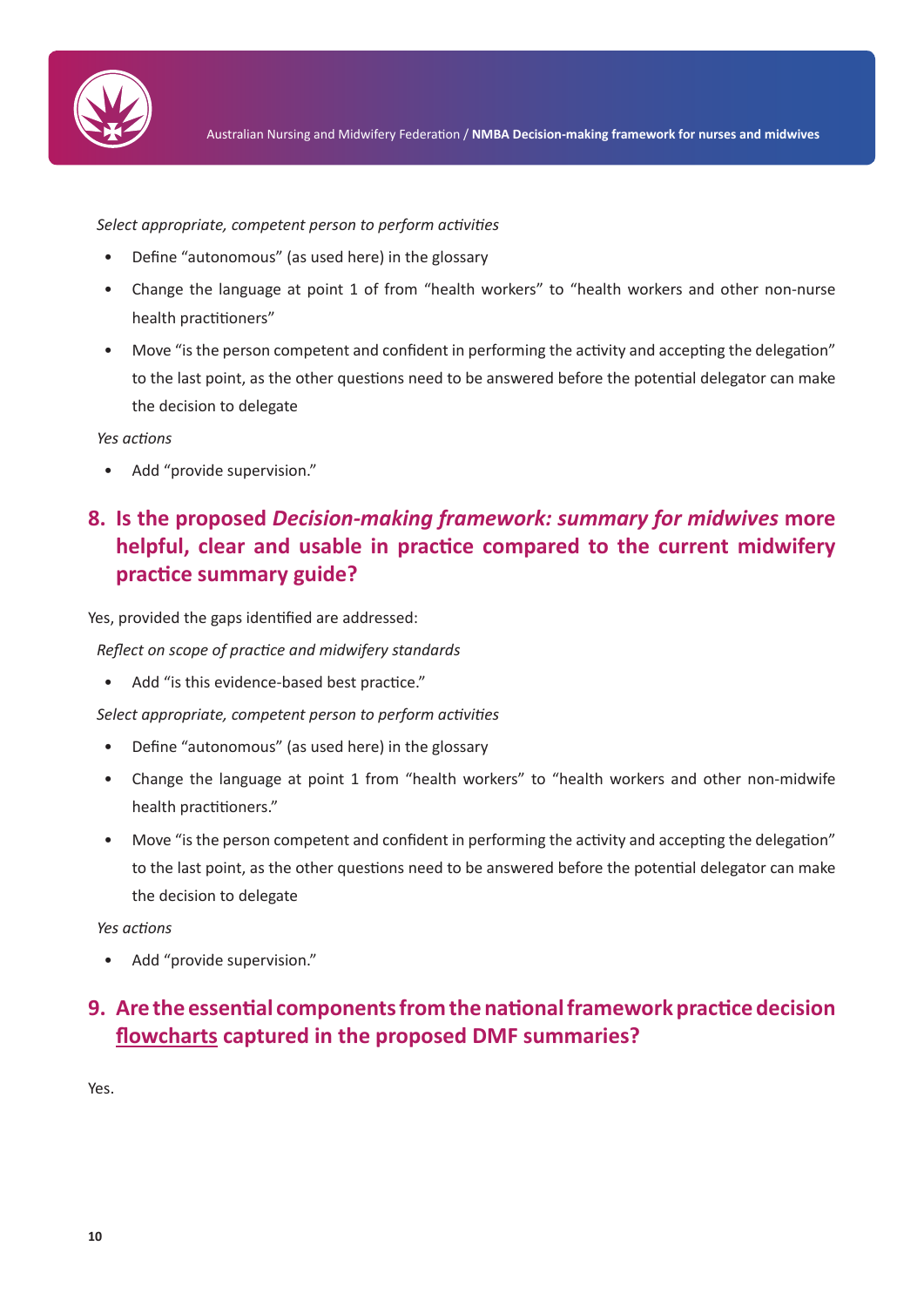

## **10. Please share any other comments you have on the proposed DMF and DMF summaries.**

While the current DMF is a useful tool, our research suggests that the majority of nursing and midwifery practitioners do not access, utilise, understand, or even know about its existence. Of critical importance is the matter of delegation: the core of the DMF is ensuring that both those delegating and those accepting delegated duties have a full appreciation of the associated responsibility, accountability, and need for supervision (where relevant) when accepting a delegated nursing or midwifery activity.

In 2018 the ANMF conducted a member survey regarding awareness and use of the current DMF. Almost 80% of respondents were registered nurses (including 2.3% nurse practitioners), with roughly equal numbers of enrolled nurses and midwives accounting for the remainder. Forty-two percent of participants had either not heard of, or were not sure if they had heard of, the DMF and the same percentage nominated (of seven choices and the option to select multiple responses) the DMF as a/the document they would refer to "to help you understand your role in delegation and supervision."

Our members reported widespread lack of awareness of the Framework:

"Yes, but only in the last year. I was unaware of the document previously. I wish I had been, as it clearly assists to make decisions," "Registered nurses and enrolled nurses generally do not have a good understanding of the DMF principles and how to apply the principles to practice…" and "The main issue is that generally registered and enrolled nurses do not read the DMF and use the framework in practice," along with multiple iterations along the lines of "I didn't know it was available," and "Never heard of them before today."

They also criticised the current Framework as being too technical, too complicated, confusing, or not applicable to clinical issues, with comments including:

"It is in complex language that makes it difficult to understand the important points," "The flow chart is too busy," "the [Frameworks] are rediculously [sic] user unfriendly, It's so frustrating we can't have a plain language version," "The wording is ambiguous," "I think there needs to be more clarity," "The wording's ambiguous and does not provide clear direction in many cases; people interpret the document differently," "Delegation in midwifery ie from a midwife to a non-midwife, is not completely clear," and "Because the consequences are so critical if you work outside your SoP then NMBA have a responsibility to make the guidelines clear and understandable."

The theme of the Framework lacking applicability was mentioned several times: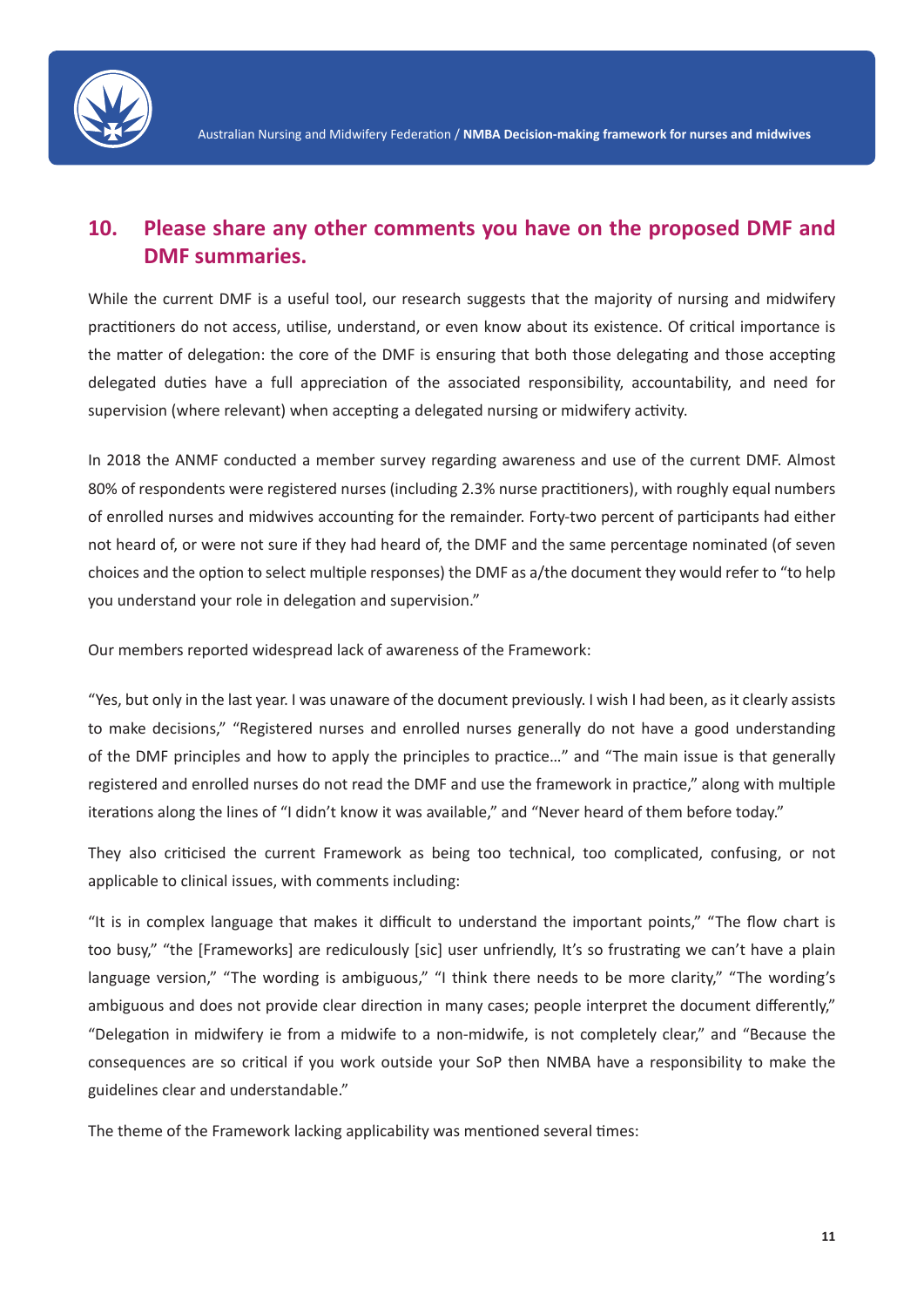

"It can't help me make any decisions because it's useless mumbo jumbo. I don't know anybody who can use it, I had a problem at work and referred to it. Was very disappointed," "Not practical for day to day clinical application. However, a good resource to problem [solve] clinical decisions when reflecting on clinical issues or planning," and "DMF does not tell you how to address if an employer instructs you to delegate; the only option is to leave ie lose my job, because the DMF places my registration at risk and not the organisation that refuses to acknowledge the national law."

Some requested requirements that the DMF be consulted in specific situations:

"The DMF is usually not considered by the organisation in a change impact statement, even in circumstances that nursing practice or service is change[d] to a different location. I recommend that NMBA provide very strict guidance to require organisations to use the DMF in all [applicable] situations."

Clarity around scope of practice was another recurrent theme:

"It would be really good to have clarity around medication roles for ENs and RN[s] that are in line with current legislation and not outdated legislation," and "I think the scope of the Framework needs to be broader, What staff struggle with on a day to day basis is understanding the differences between ENs and RNs from a professional practice perspective, and the implications of these…"

Many of the responses centered on reinforcing and clarifying scopes of practice, both their own and their colleagues:

"Just to have the scope of practice would be great; it seems my scope is whatever others tell me it is," "I recently changed in area to working with personal care workers – very unclear boundaries of roles," "Explaining medication management in aged care vs medication administration, wound management vs wound assessment by an RN," and "Midwives and nurses need to understand their own scope – many nurses… think midwifery is a branch of nursing: it's NOT!"

That the responsibilities and role of delegation are not fully understood is illustrated by the following responses to the question of whether RNs in their area of practice supervise and delegate care to ENs:

"ENs often practice autonomously within [my area of practice] – I have had many discussions with the unit manager about this," "This is more in theory and practice because they're geographically isolated," "{There are not] RNs on every shift, ENs are team leaders," "I find EENs don't like or want to adhere or listen to the DMF delegation rules," and "I work in the community health centre and I work individually, not under the supervision of an RN." This is not only an issue within nursing: "The delegation pathway is not recognised by [doctors], seeing EENs within their delegation pathway and bypassing RNs,"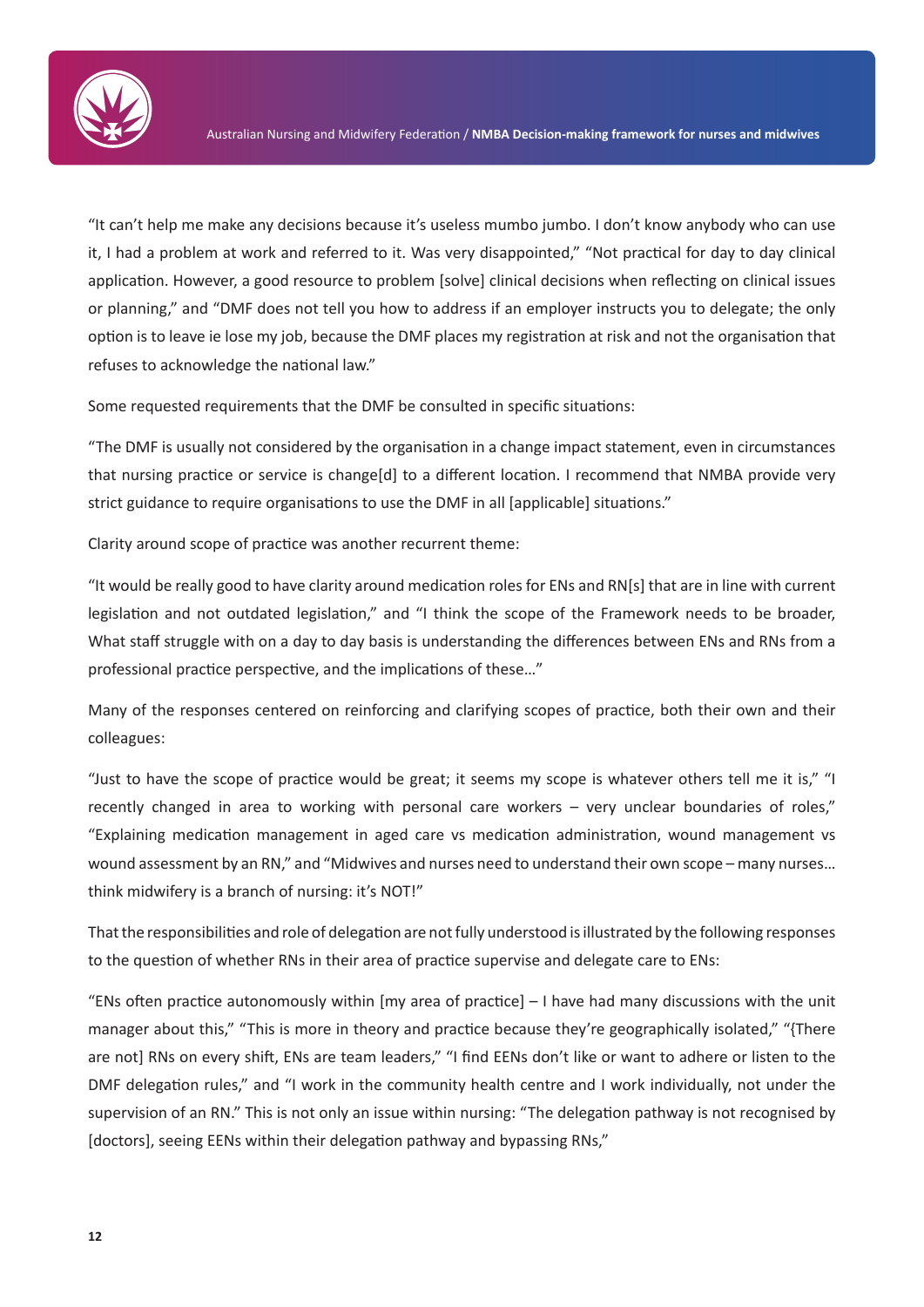

When asked a similar question about delegating their care to non-midwives, including ENs and assistants in midwifery, midwife participants responded that the Framework should include delegation by midwives to registered nurses, noting the two professions often work alongside each other in special care nurseries, and two respondents mentioned delegation to mothercraft nurses.

It is also evident that interpreting the DMFs is informed by the reader's role, without consideration being given to their position (or potential position) as being delegated to as well as being a delegator:

"As a graduate it is rare I'm put in a position to delegate tasks," "It does not apply to students, therefore it's misinterpreted by RNs who won't let students undertake certain activities," and "The language is ambiguous at times, meaning students especially interpret the DMF through only their point of view, not that of the profession or the workplace."

Worryingly, a quarter of respondents reported having been instructed by their employer to, on at least one occasion, practice in a way that contravened or was inconsistent with the NMBA DMFs, with examples including "The policy says all the right things but it doesn't work in practice," "My performance appraisal was done by a non-nurse," "Asked to care for patients outside my scope," "Staff are often allocated to areas or patients that are outside their scope of practice by senior staff; some speak up, often juniors don't," "Lack of staffing makes this a requirement, " and "There is no recourse for me to take other than to lose my job if I object. Is there evidence that any organisation/employer has even been prosecuted for forcing RNs to delegate care to unregulated [health workers] who, by their very nature, do not have a defined scope of practice?" Of equal concern was the 25% of respondents who were unsure if they had been so instructed.

The ANMF believes that most nurses and midwives make decisions as an integral part of their daily practice, most often on a sub-conscious level, without unpacking or (often) being aware of the processes involved or the multiple factors that need to be taken into consideration, and therefore do not recognise the knowledge gap between their own and best practice. Some of our respondents were strongly supportive of specific education regarding the existence and use of the DMF, with responses including:

"I think a regular overview would be good for all staff," "Should be included in mandatory training," "It's something that needs to be reviewed every year and whenever there is a change or update; it is very important for all parties,"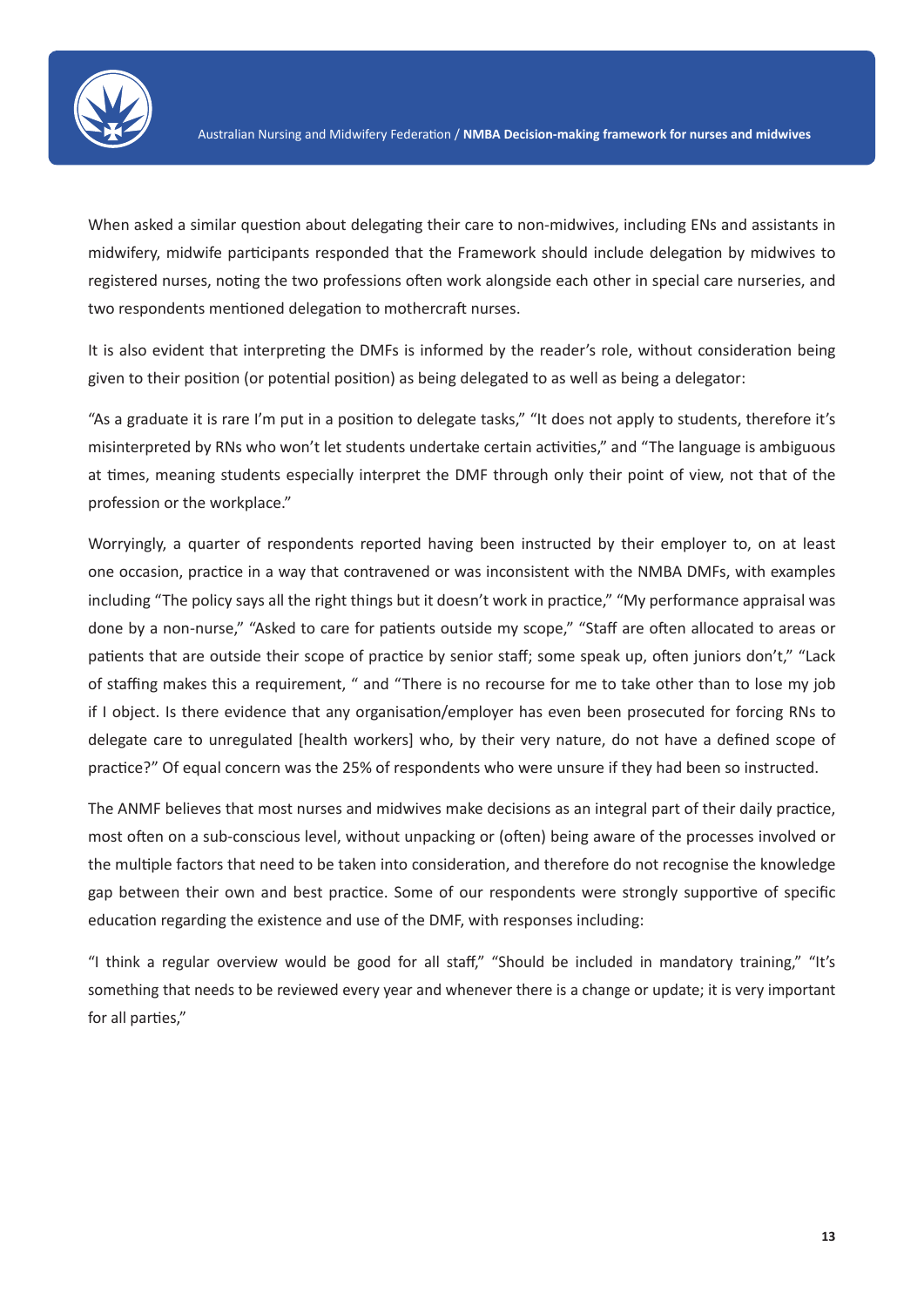

One participant wrote: "I don't need it, employers do, and they need to be held equally accountable, but who holds them to account, and how? This is the education that is required: those delegating are set up to fail." This concern was echoed in other responses, including "I believe most employers and members of parliament need to be aware of an RN scope of practice, as they seem to be pushing RNs out of community nursing, which I have seen is to the detriment of clients; I've seen many become sick from having only [community care assistants] and ENs giving medications… respiratory infections not being picked up."

While recognising the risk of specific examples giving some nurses and midwives the impression the DMF would only apply to those instances described, the ANMF believes that the addition of examples to the guide of the DMF in practice would increase both its usability and helpfulness, by illustrating how the principles of clinical decision making translate into practice. To ensure that the revised version is implemented by nurses and midwives when making decisions about clinical and delegation matters, we strongly recommend the NMBA promote the Framework and accompanying guide to the professions, accompanied by a roadshow, online learning and interactive education that utilises hypothetical situations that require application of the decision making frameworks.

In addition to including definitions of 'allocation or assignment' and 'autonomous' in the glossary, we request the inclusion of 'health practitioner', with a definition that clarifies the difference between health practitioners and health professionals (which is included in the draft). We also seek that references to 'health workers' be changed to 'non-nurses and non-midwives' (as appropriate) – while this is a subtle distinction, we believe it is important as a reminder that nursing and midwifery activities cannot be delegated to non-nurses or nonmidwives.